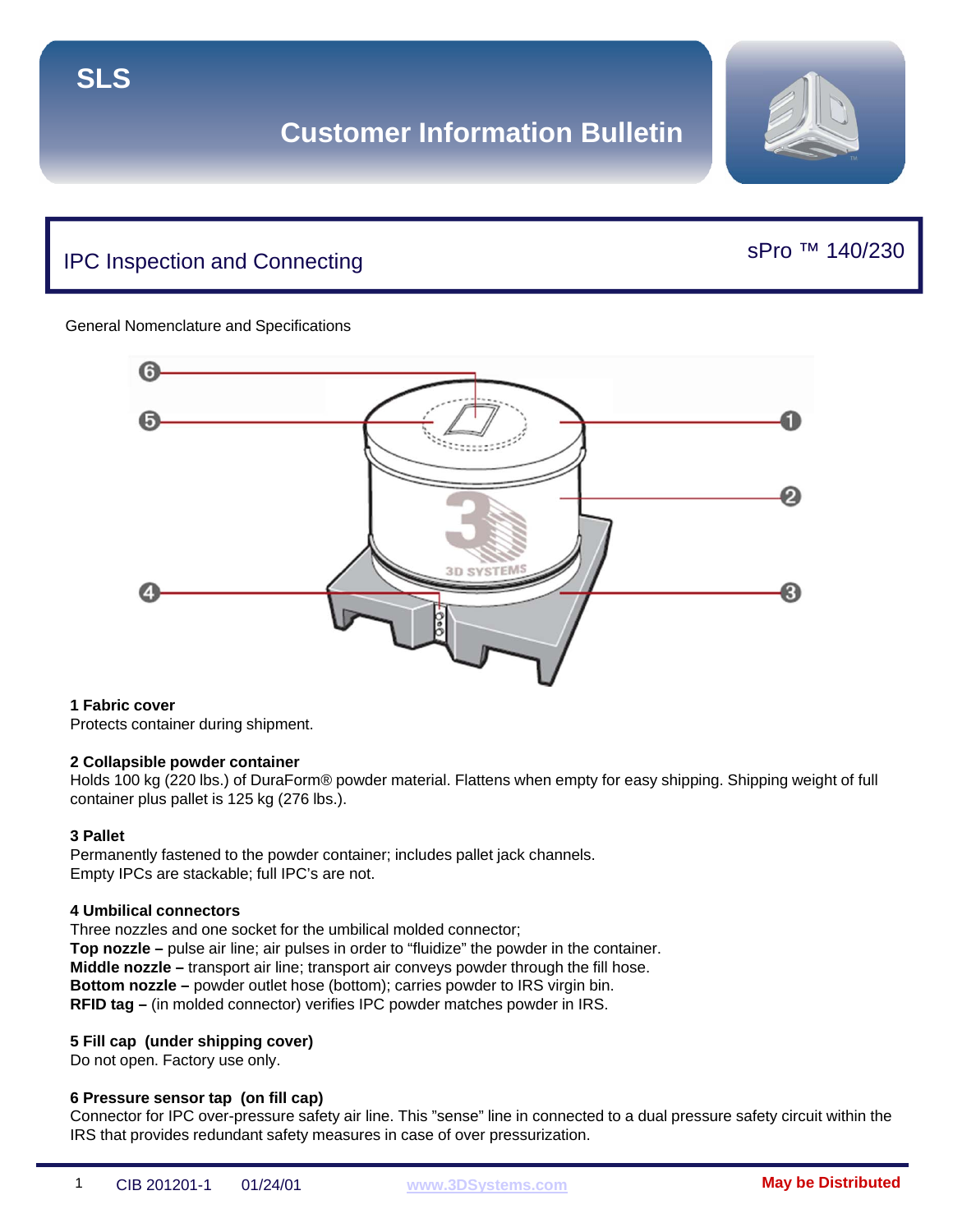# IPC Inspection and Connecting

## **IPC Specifications**

**Input power-** None (passive RFID tag on pallet)

#### **Weight-**

- Full shipping weight 125 kg (276 lbs.)
- Empty shipping weight 25 kg (54 lbs.)
- Net weight of DuraForm PA plastic powder 100 kg (220 lbs.)

**Dimensions (HxWxD) -** (92x80x83) cm; (36x32x33) in.

#### **IPC Description**

The Intelligent Powder Cartridge (IPC) is a DuraForm powder material delivery and storage container. It has two connections on its pallet base that are protected during shipment by a spring-loaded cover. It also has one connection on the upper lid under the fabric cover.

When you are ready to use the IPC, move it next to the IRS, connect the safety pressure sensor line to the top of the IPC, then connect the IRS umbilical at the bottom as shown:.





## sPro ™ 140/230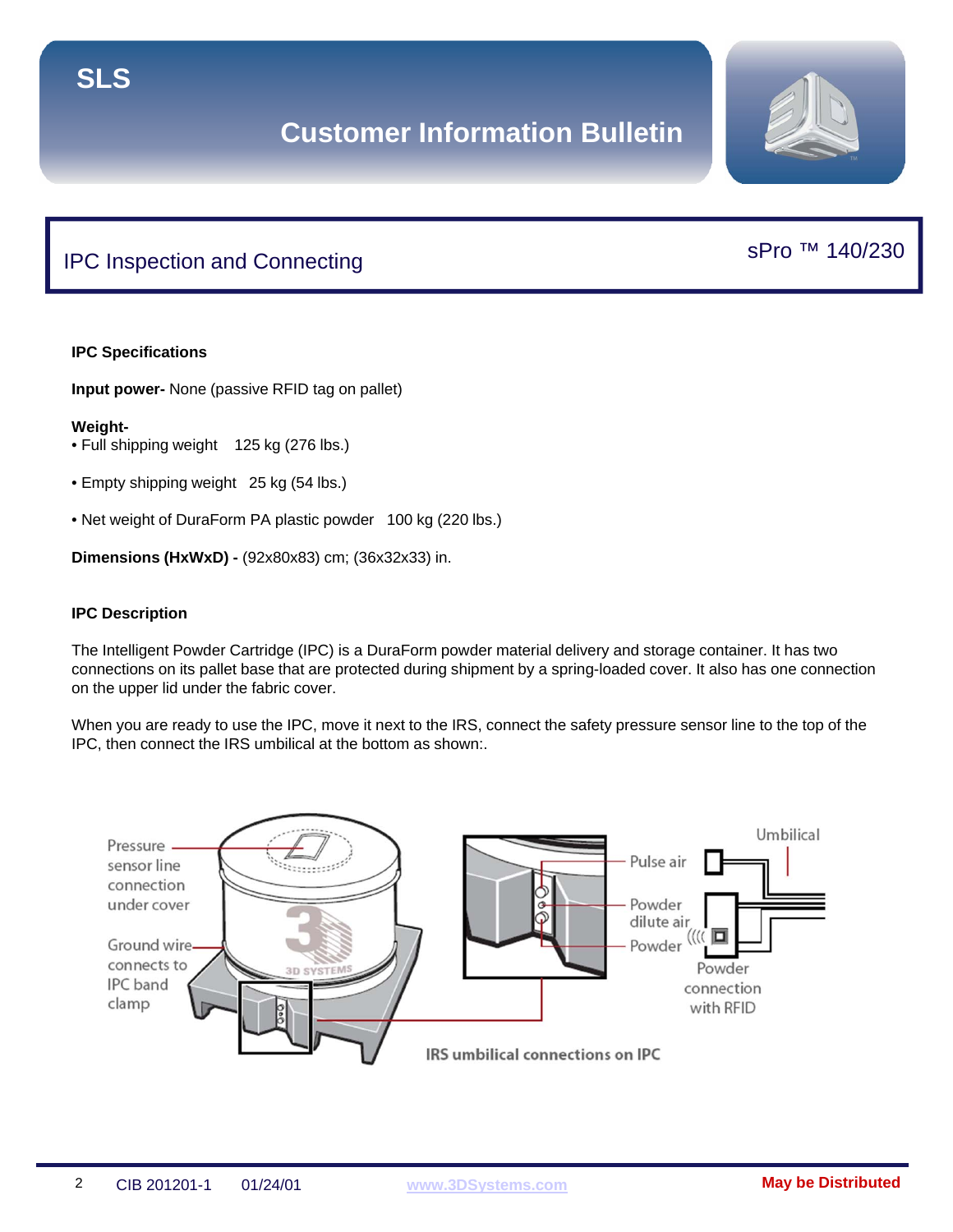

sPro ™ 140/230

# IPC Inspection and Connecting

## **IRS UMBILICAL CONNECTIONS**

Pressure sensor connection located on the top lid, under the IPC cover; press in to connect/pull to remove. Ensure the safety pressure line is **fully seated and secured** when connecting. Before connecting this line, inspect the following items;

Lid is securely in place and the "Tamper" cable is installed Over Pressure tap in the lid shows no signs of damage No FOD (foreign object debris) is present in or around the tap Pressure line is serviceable and clean of FOD and/or powder

Pulse Air top connection under the spring loaded cover; inflates the IPC during powder unload and delivers short, highvolume air pulses to fluidize the powder.

Powder Connection bottom two connections under the spring-loaded cover. The large molded connector terminates two umbilical lines; the small air line used to dilute the powder flow and the larger powder flow line. The connector also contains a radio frequency identification tag (RFID) reader used to identify the powder contained in the IPC.

IPC ground connection Connect the ground wire on the IRS powder umbilical to the IPC band clamp before unloading virgin powder.

## **IPC Theory of Operation**

**1.** Powder line purge. The IRS supplies both continuous and pulsed air to the IPC to purge the powder line and fluidize any powder near the outlet that may have settled during shipping.

**2.** IPC inflation. The IRS inflates the IPC to minimum pressure using continuous and pulsed air. If minimum pressure is not reached within a set time period, the IRS assumes the IPC is empty and shuts it down.

**3.** Powder flow. To ensure smooth powder flow, the IRS keeps the IPC inflated above minimum pressure with both continuous and pulsed air streams. The IRS monitors the time that the IPC pressure falls below the minimum pressure and above the maximum pressure set-points. If either time limit is exceeded, or if the IRS Virgin bin is full, the IRS shuts down the IPC; i.e., shuts off air flow to the IPC and powder flow to the IRS.

**4.** Shutdown. The IRS lets the pressure in the IPC drop below minimum. As soon as it does, the IRS introduces pulsed air in the IPC to clear the powder line. This prevents the powder line from clogging when the next unload batch starts.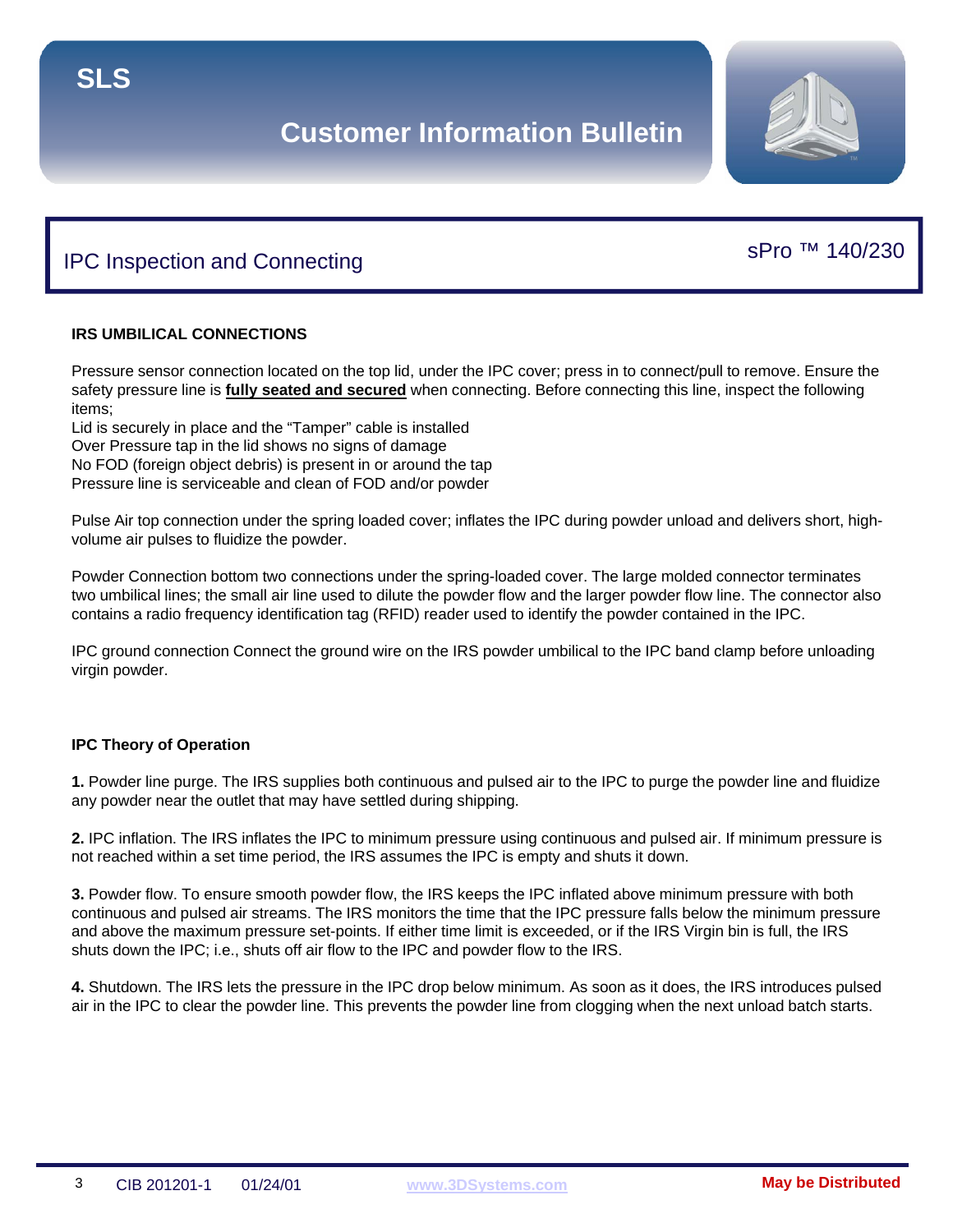

sPro ™ 140/230

## IPC Inspection and Connecting

### **IPC overpressure safety shutdown**

The pressure sensor line at the top of the IPC connects to a redundant overpressure sensor inside the IRS. This sensor is completely independent of the IPC batch unload air flow controls. If the sensor detects air pressure in the IPC greater than 1.8 psi above the maximum IPC pressure set-point, the IRS shuts down the IPC and air cannot enter the IPC from any source.

Minimum and maximum IPC pressure set-points are set at the factory and must only be changed by a certified 3D Systems Customer Support Technician or Authorized Service Provider

#### **IPC RFID operation**

When the IPC is first connected, the IRS communicates with the RFID reader to determine the type and amount of powder contained in the IPC. The type must be the same as what the IRS already contains. If the tag indicates that the powder type is valid, the IRS will begin to unload.

After each "batch" of powder is unloaded from the IPC, the IRS will write out the amount of powder loaded from the IPC to keep the tag current. In addition, the IRS tracks the amount of

powder unloaded from each IPC. Once the IPC RFID tag indicates that all powder has been unloaded, the IRS will not unload any further powder and will shut down until the empty IPC is disconnected from the system.

### **IPC batch unload sequence**

Powder is unloaded from the IPC in batches of roughly 5 kg.

If you stop unloading manually before an entire batch (5 kg) unloads, the IPC continues until it unloads 5 kg. If the IPC empties before a batch completes, the IRS will shut it down after 8 minutes.

#### **IRS & IPC Safety**

When you use any SLS® equipment, follow all general safety guidelines in Safety on page 9 of the User's Guide. When you use the IRS or IPC, follow these IRS and IPC-specific guidelines as well.



**WARNING**: Hazardous voltage exists inside the IRS enclosure. Injury or death from electrical shock can result if you remove external panels or attempt to defeat safety interlocks. Panels should only be removed, and interlocks should only be defeated, by trained and certified 3D Systems Customer Support personnel.

Before moving the IPC or attempting to load the IRS with powder from the IPC, see IPC Handling Safety on page 37 of the "Safety" Section in the "Sinterstation® Pro SLS System User's Guide".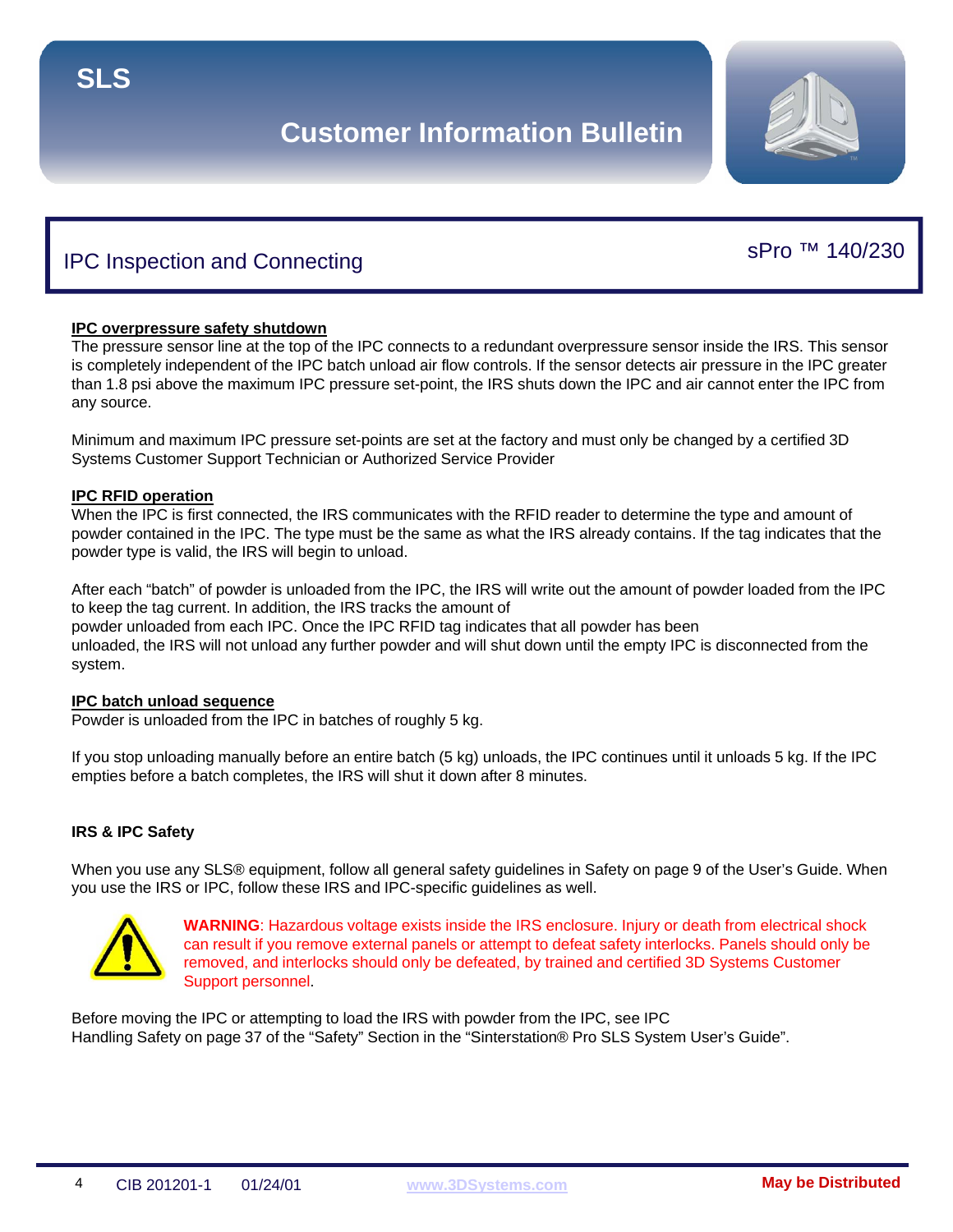

sPro ™ 140/230

# IPC Inspection and Connecting

### **Note:** Do not attempt to move the IRS without the assistance of a trained 3D Systems service technician. It is recommended to use a pallet jack to move an IPC.

Some exterior IRS and IPC surfaces are warm to the touch during operation, but not warm enough to pose a burn hazard.

## **IPC moving and storage safety**

The IPC is designed to be lifted and moved with a pallet jack. Do not try to lift or move it manually, especially when it is full. The IPC weighs 25 kg (54 lbs.) empty and 125 kg (276 lbs.) full.



WARNING: Always follow standard lifting practices (one person per 23 kg (50 lbs.) when moving any SLS® equipment or material. If you are not accustomed to lifting this much weight, or if you have back problems, do any or all of the following to protect yourself: use additional people to lift the items, remove mass to reduce weight, or use mechanical assistance such as a pneumatic lift cart.

#### **IPC unpacking safety**

Never use a sharp instrument or blade to remove the shrink-wrap from an IPC. You could damage the vinyl container fabric and cause it to leak when the IPC is pressurized during unloading. Visually inspect the IPC container for any shipping damage prior to pressuring.

Before you unload powder from the IPC, verify that the safety overpressure air line is connected to the push-on fitting on the top of the IPC container. (The safety overpressure air line connects to two pressure switches in the IRS. These switches detect potential overpressure in the IPC during unloading.) Ensure the fabric cover is reconnected to the container using the plastic clips mounted on the container after securing the over pressure line to the lid tap.

The pressure in the IPC normally cycles between 0.7 psig and 0.8 psig while the IRS is unloading powder from it. When an unload cycle completes, the IRS clears the umbilical which raises the pressure in the IPC to about 1.25 psi. The overpressure switches close all the air valves for air flow from the IRS to the IPC if the pressure in the IPC exceeds 1.8 psi.